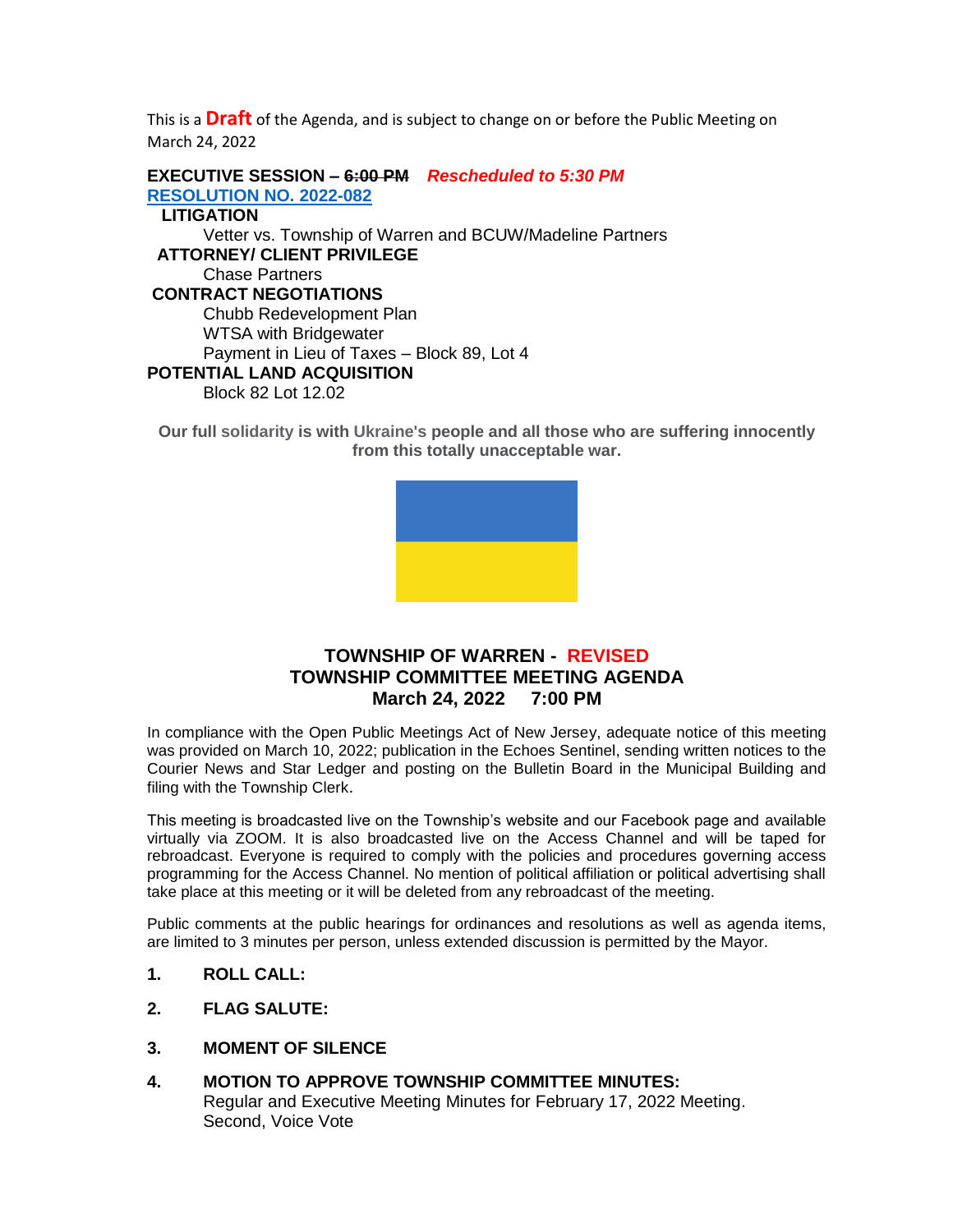## **5. REPORTS OF TOWNSHIP OFFICERS OR OFFICIALS**

### **6. REPORTS OF STANDING COMMITTEES**

#### **7. COMMENTS ON AGENDA ITEMS**

### **8. PAYMENT OF BILLS**

**[RESOLUTION NO. 2022-083](https://nj-warrentownship.civicplus.com/DocumentCenter/View/5535/2022-083-Bill-List-A-PDF) BILL LIST A** Motion to adopt, second, discussion, roll call

 **[RESOLUTION NO. 2022-084](https://nj-warrentownship.civicplus.com/DocumentCenter/View/5536/2022-084-Bill-List-B-PDF) BILL LIST B** Motion to adopt, second, discussion, roll call

## **9. COMMUNICATIONS AND PETITIONS** Correspondence from Superior Court/ Order Appointing Special Master and fees

#### **10. OLD BUSINESS:**

#### **11. NEW BUSINESS:**

**[ORDINANCE 22-02](https://nj-warrentownship.civicplus.com/DocumentCenter/View/5530/Ordinance-22-02-Dissolving-the-Warren-Township-Sewerage-Authority-PDF)** (Introduction / First Reading) AN ORDINANCE DISSOLVING THE WARREN TOWNSHIP SEWERAGE AUTHORITY PURSUANT TO N.J.S.A. 40A:5A-20

Motion to approve, second, discussion, roll call Public hearing is scheduled for May 12, 2022 at 7:00 PM

**[ORDINANCE 22-03](https://nj-warrentownship.civicplus.com/DocumentCenter/View/5531/Ordinance--22-03-Bond-Ordinance-for-WTSA-Obligations-Dissolution-PDF)** (Introduction / First Reading) BOND ORDINANCE OF THE TOWNSHIP OF WARREN, IN THE COUNTY OF SOMERSET, NEW JERSEY, IN FURTHERANCE OF THE DISSOLUTION OF THE WARREN TOWNSHIP SEWERAGE AUTHORITY, FOR THE ASSUMPTION OF CERTAIN OUTSTANDING OBLIGATIONS OF SUCH AUTHORITY IN THE AMOUNT OF \$5,165,081.74 ISSUED TO FINANCE SUCH AUTHORITY'S SYSTEM IMPROVEMENTS

Motion to approve, second, discussion, roll call Public hearing is scheduled for May 12, 2022 at 7:00 PM

**[ORDINANCE NO. 22-04](https://nj-warrentownship.civicplus.com/DocumentCenter/View/5532/Ordinance--22-04-Establishing-Department-of-Sewers-PDF)** (Introduction / First Reading) AN ORDINANCE CREATING THE TOWNSHIP OF WARREN DEPARTMENT OF SEWERS

Motion to approve, second, discussion, roll call Public hearing is scheduled for May 12, 2022 at 7:00 PM

**[ORDINANCE NO. 22-05](https://nj-warrentownship.civicplus.com/DocumentCenter/View/5533/Ordinance--22-05--Creating-Sewer-Utility-Fund-PDF)** (Introduction / First Reading) AN ORDINANCE ESTABLISHING THE TOWNSHIP OF WARREN SEWER UTILITY FUND

Motion to approve, second, discussion, roll call Public hearing is scheduled for May 12, 2022 at 7:00 PM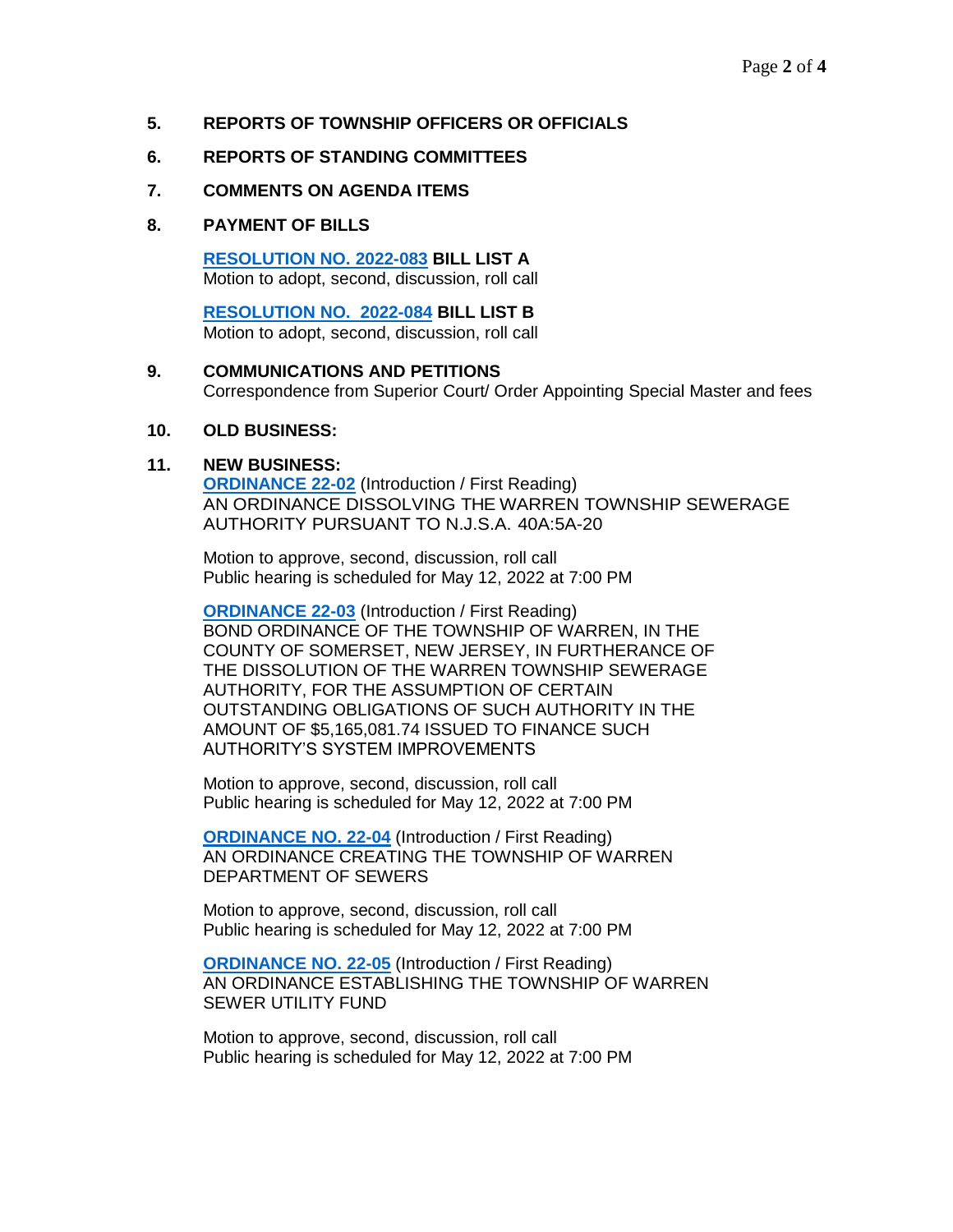#### **[RESOLUTION NO. 2022-085](https://nj-warrentownship.civicplus.com/DocumentCenter/View/5518/2022-085-Resolution-Making-Application-to-the-Local-Finance-Board-Pursuant-to-NJSA-40A5A-20-PDF)**

RESOLUTION OF THE TOWNSHIP OF WARREN, IN THE COUNTY OF SOMERSET, NEW JERSEY MAKING APPLICATION TO THE LOCAL FINANCE BOARD PURSUANT TO N.J.S.A.40A:5A-20

Motion to approve, second, discussion, roll call

**[ORDINANCE NO. 22-06](https://nj-warrentownship.civicplus.com/DocumentCenter/View/5534/Ordinance-22-06-Amending-Fee-For-Reinstatement-of-a-Construction-Permit-PDF)** (Introduction / First Reading) AN ORDINANCE SUPPLEMENTING AND AMENDING SECTION 8-2 ENTITLED "FEES" OF CHAPTER VIII ENTITLED "BUILDING AND HOUSING" OF *THE REVISED GENERAL ORDINANCES OF THE TOWNSHIP OF WARREN* BY AMENDING SUBSECTION 8-2.1 ENTITLED "CONSTRUCTION PERMIT FEE."

Motion to approve, second, discussion, roll call Public Hearing is scheduled for April14, 2022

#### **CONSENT AGENDA RESOLUTIONS:**

Resolutions No. 2022-086 through No. 2022-097 were submitted to the Township Committee for review and may be adopted by one motion. These resolutions are listed on the agenda for review and a complete copy made available in the Township Clerk's office.

- [2022-086](https://nj-warrentownship.civicplus.com/DocumentCenter/View/5519/2022-086-Change-Order-3--Pumper-Westside-Tanker-PDF) SUTPHEN CORPORATION CHANGE ORDER #3 SUTPHEN INTERNATIONAL PUMPER/WESTSIDE TANKER FS19IIE01
- [2022-087](https://nj-warrentownship.civicplus.com/DocumentCenter/View/5520/2022-087-Cancellation-of-Taxes-Block-78-Lot-3-PDF) CANCELLATION OF TAXES TOWNSHIP OWNED PROPERTY BLOCK 78 LOT 3 AND BLOCK 78 LOT 3 QFARM
- [2022-088](https://nj-warrentownship.civicplus.com/DocumentCenter/View/5521/2022-088-Transportation-Service-Agreement-PDF) AUTHORIZING RENEWAL OF CONTRACT WITH COUNTY OF SOMERSET TRANSPORTATION SERVICES FOR SENIOR **CITIZENS**
- [2022-089](https://nj-warrentownship.civicplus.com/DocumentCenter/View/5522/2022-089-Award-of-Contract---Pay-to-Play---Somerset-Tennis-Assoc-PDF) AWARD OF CONTRACT SOMERSET HILLS TENNIS ASSOCIATION TENNIS INSTRUCTOR FOR 2022
- [2022-090](https://nj-warrentownship.civicplus.com/DocumentCenter/View/5537/2022-090-Award-of-Contract---Bridge-Repair---P-and-A-Construction-PDF) AWARD OF CONTRACT P&A CONSTRUCTION, INC. MUNICIPAL FIELD EMERGENCY BRIDGE REPAIR
- [2022-091](https://warrennj.org/DocumentCenter/View/5545/2022-091-JA-Alexander-Change-Order-1---Saw-Mill-Road-Improvements-PDF) JA ALEXANDER CHANGE ORDER #! SAW MILL ROAD IMPROVEMENT PROJECT
- [2022-092](https://nj-warrentownship.civicplus.com/DocumentCenter/View/5524/2022-092-Award-of-Contract-Ben-Shaffer-Recreation-Inc-PDF) AWARD OF CONTRACT BEN SHAFFER RECREATION, INC
- [2022-093](https://nj-warrentownship.civicplus.com/DocumentCenter/View/5525/2022-093-Authorizing-2021-Reserve-Budget-Transfers-for-119000-dollars-PDF) AUTHORIZING RESERVE BUDGET TRANSFERS IN THE AMOUNT OF \$119,000
- [2022-094](https://nj-warrentownship.civicplus.com/DocumentCenter/View/5526/2022-094-First-Amendment-to-Contract-with-Colliers-PDF) FIRST AMENDMENT TO PROFESSIONAL SERVICES CONTRACT WITH COLLIERS ENGINEERING AND DESIGN
- [2022-095](https://nj-warrentownship.civicplus.com/DocumentCenter/View/5527/2022-095-Amending-2022-Temporary-Budget-PDF) AMENDING 2022 TEMPORARY BUDGET
- [2022-096](https://warrennj.org/DocumentCenter/View/5543/2022-096--Appointing-Acting-Fire-Subcode---Karl-W-McAleer-PDF) APPOINTING ACTING FIRE SUBCODE Karl W. McAleer